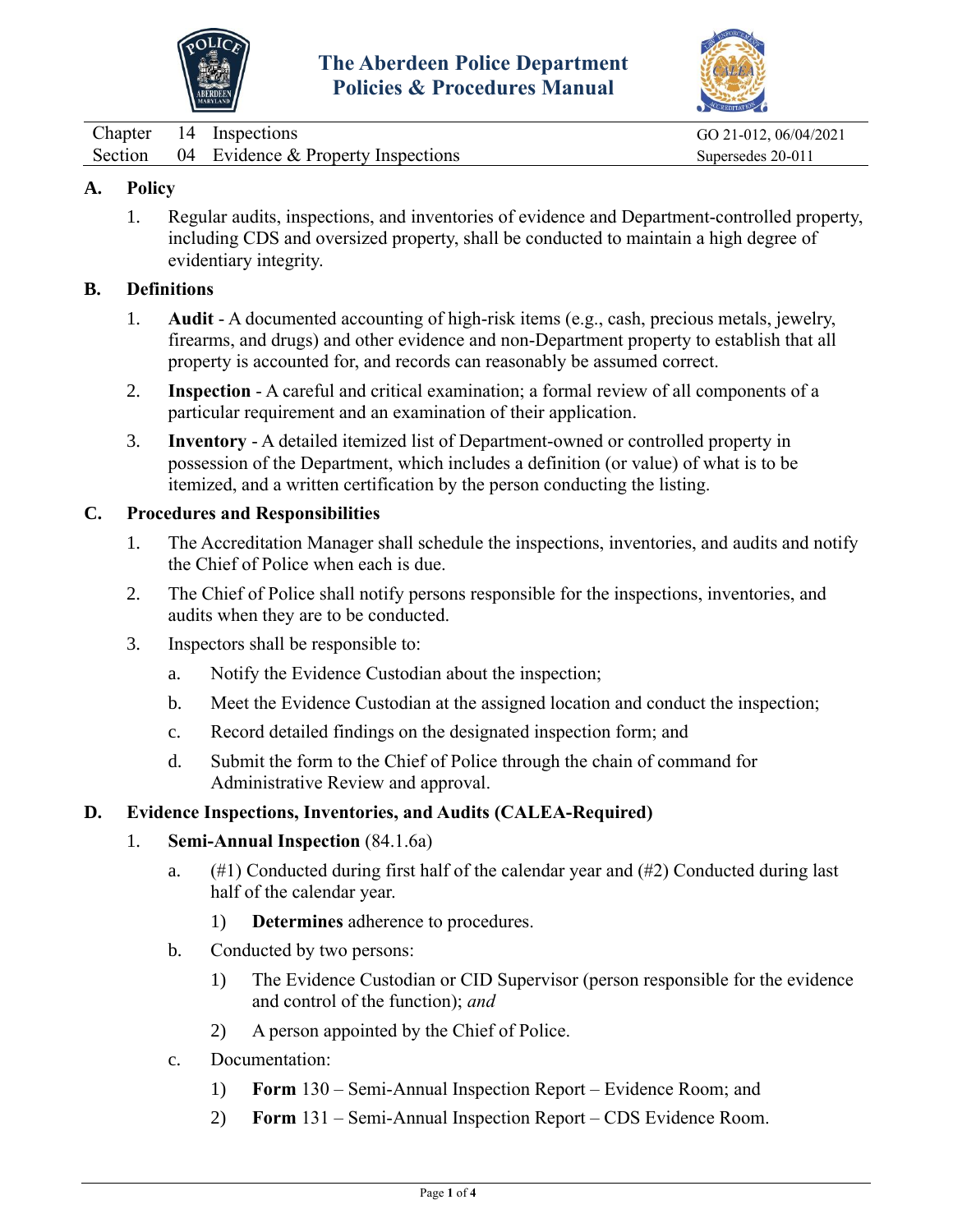



Chapter 14 Inspections GO 21-012, 06/04/2021 Section 04 Evidence & Property Inspections Supersedes 20-011 2. **Changeover of Custodian Inventory** (84.1.6b) a. Conducted within 5 days after Changeover. 1) **Examines** the integrity of the system; 2) **Inventories** 100% of evidence and property; and 3) **Ensures** that records are correct and properly annotated. b. Conducted jointly by: 1) The retiring Evidence Custodian; 2) The newly designated Evidence Custodian; and 3) A designee of the Chief. c. Documentation: 1) **Form 132** – Changeover Joint Inventory Report – Evidence Room; 2) **Form 133** – Changeover Joint Inventory Report – CDS Evidence Room; 3) **Form 217** – 100% Inventory Report – Evidence Room; and 4) **Form 218** – 100% Inventory Report – CDS Evidence Room 3. **Annual Audit** (84.1.6c) a. Scheduled by the Chief of Police. b. **Examines** a significant representative sampling of property and evidence for continuity of custody and integrity of the system. c. Conducted by two persons who are not routinely or directly connected with property and evidence, appointed by the Chief of Police. d. Documentation: 1) **Form 134** – Annual Audit Report – Evidence Room; and 2) **Form 135** – Annual Audit Report – CDS Evidence Room. 4. **Unannounced Annual Inspection** (84.1.6d) a. Scheduled by the Chief of Police. b. **Ensures** orderliness, cleanliness, and accuracy of records. c. Conducted by two persons appointed by the Chief of Police. d. Documentation: 1) **Form** 136 – Unannounced Inspection Report – Evidence Room; and 2) **Form** 137 – Unannounced Inspection Report – CDS Evidence Room. **E. 100% Inventory**  1. The Chief of Police may schedule a 100% inventory of all Property Room and CDS Evidence Room items.

1) **Ensures** that records are correct and properly annotated; and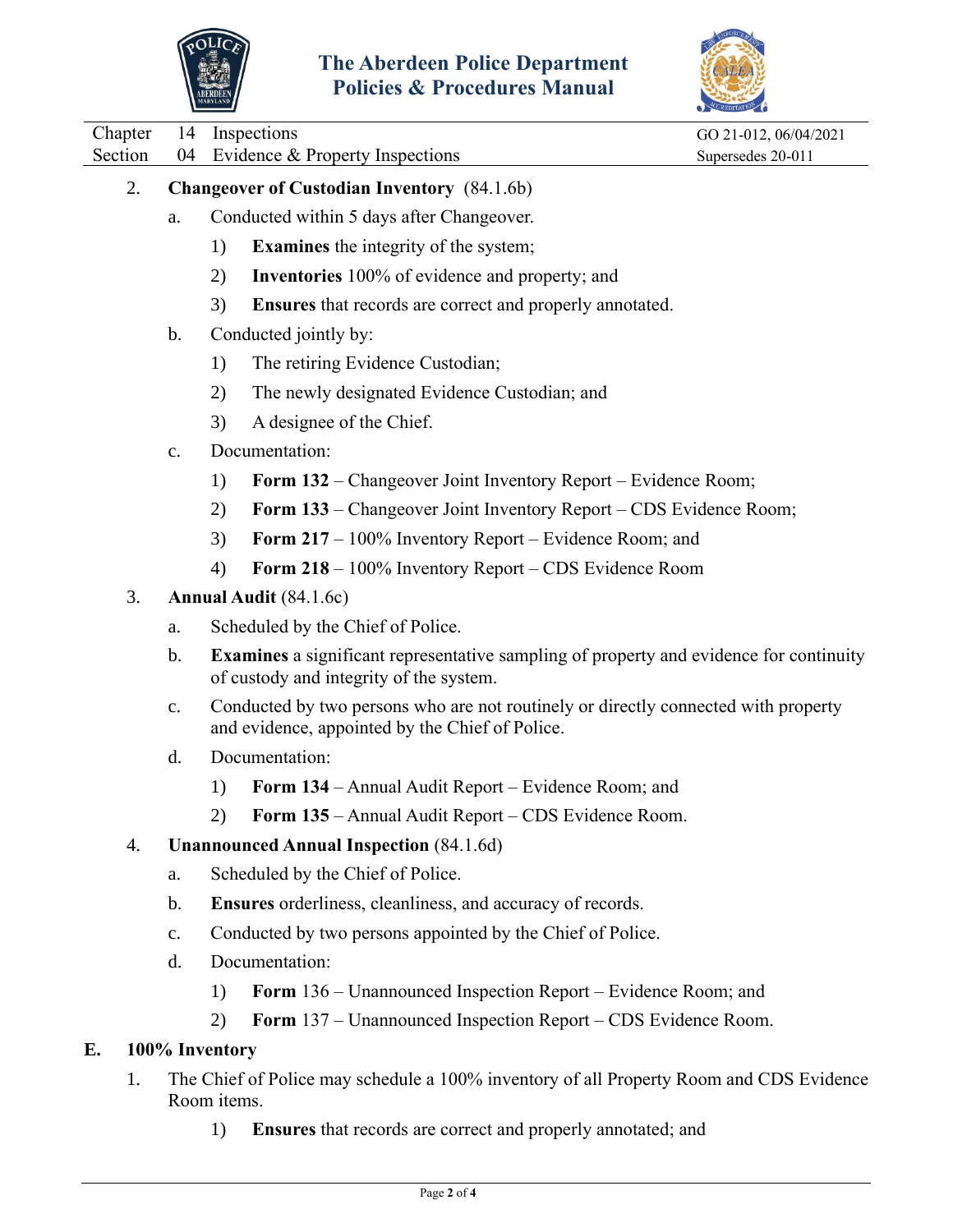



|    |         |                          | ABERDEEN<br>maryland<br>I UNCRS & I FOCCUBI ES MIANUAI                                                                                    |                       |  |  |  |
|----|---------|--------------------------|-------------------------------------------------------------------------------------------------------------------------------------------|-----------------------|--|--|--|
|    | Chapter | 14                       | Inspections                                                                                                                               | GO 21-012, 06/04/2021 |  |  |  |
|    | Section | 04                       | Evidence & Property Inspections                                                                                                           | Supersedes 20-011     |  |  |  |
|    |         |                          | Verifies the location of each item.<br>2)                                                                                                 |                       |  |  |  |
|    | 2.      |                          | Conducted by two persons appointed by the Chief of Police.                                                                                |                       |  |  |  |
| 3. |         |                          | Documentation:                                                                                                                            |                       |  |  |  |
|    |         | a.                       | <b>Form 217</b> – 100% Inventory Report – Evidence Room; and                                                                              |                       |  |  |  |
|    |         | $\mathbf b$ .            | Form 218 - 100% Inventory Report - CDS Evidence Room.                                                                                     |                       |  |  |  |
| F. |         | <b>Record-Keeping</b>    |                                                                                                                                           |                       |  |  |  |
|    | 1.      |                          | The Inspectors shall:                                                                                                                     |                       |  |  |  |
|    |         | a.                       | Complete, sign, and date the reports and inventories; and                                                                                 |                       |  |  |  |
|    |         | $\mathbf b$ .            | Submit the reports through the chain of command to the Chief of Police.                                                                   |                       |  |  |  |
|    | 2.      |                          | Chain of Command personnel shall:                                                                                                         |                       |  |  |  |
|    |         | a.                       | Receive, review, sign, and date the reports and inventories; and                                                                          |                       |  |  |  |
|    |         | $\mathbf b$ .            | Submit them to the Chief of Police.                                                                                                       |                       |  |  |  |
|    | 3.      |                          | The Chief of Police shall:                                                                                                                |                       |  |  |  |
|    |         | a.                       | Review, sign, and date the reports; and                                                                                                   |                       |  |  |  |
|    |         | $\mathbf b$ .            | Forward them to the Sr. Administrative Specialist.                                                                                        |                       |  |  |  |
|    | 4.      |                          | The Sr. Administrative Specialist shall:                                                                                                  |                       |  |  |  |
|    |         | a.                       | Receive and record the reports; and                                                                                                       |                       |  |  |  |
|    |         | $\mathbf b$ .            | Submit them to the Records Section.                                                                                                       |                       |  |  |  |
|    | 5.      |                          | The Records Clerk shall:                                                                                                                  |                       |  |  |  |
|    |         | a.                       | Receive the original reports;                                                                                                             |                       |  |  |  |
|    |         | $\mathbf b$ .            | Send scanned copies of the reports to:                                                                                                    |                       |  |  |  |
|    |         |                          | The Property & Evidence Custodian; and<br>1)                                                                                              |                       |  |  |  |
|    |         |                          | 2)<br>The Accreditation Manager; and                                                                                                      |                       |  |  |  |
|    |         | c.                       | File the reports in the Records Section.                                                                                                  |                       |  |  |  |
| G. |         | <b>Follow-Up Reports</b> |                                                                                                                                           |                       |  |  |  |
|    | 1.      |                          | The Evidence Custodian shall:                                                                                                             |                       |  |  |  |
|    |         | a.                       | Review the results of the inspections;                                                                                                    |                       |  |  |  |
|    |         | $\mathbf b$ .            | Note on the form any corrections and recommendations;                                                                                     |                       |  |  |  |
|    |         | c.                       | Correct any deficiencies in recordkeeping, physical packaging, or any other<br>discrepancies by a date determined by the Chief of Police; |                       |  |  |  |
|    |         | d.                       | Document and date the corrections on the original report or other document (Form 37);<br>and                                              |                       |  |  |  |
|    |         | e.                       | Submit the documented corrections to the CID Supervisor for signed/initialed approval.                                                    |                       |  |  |  |